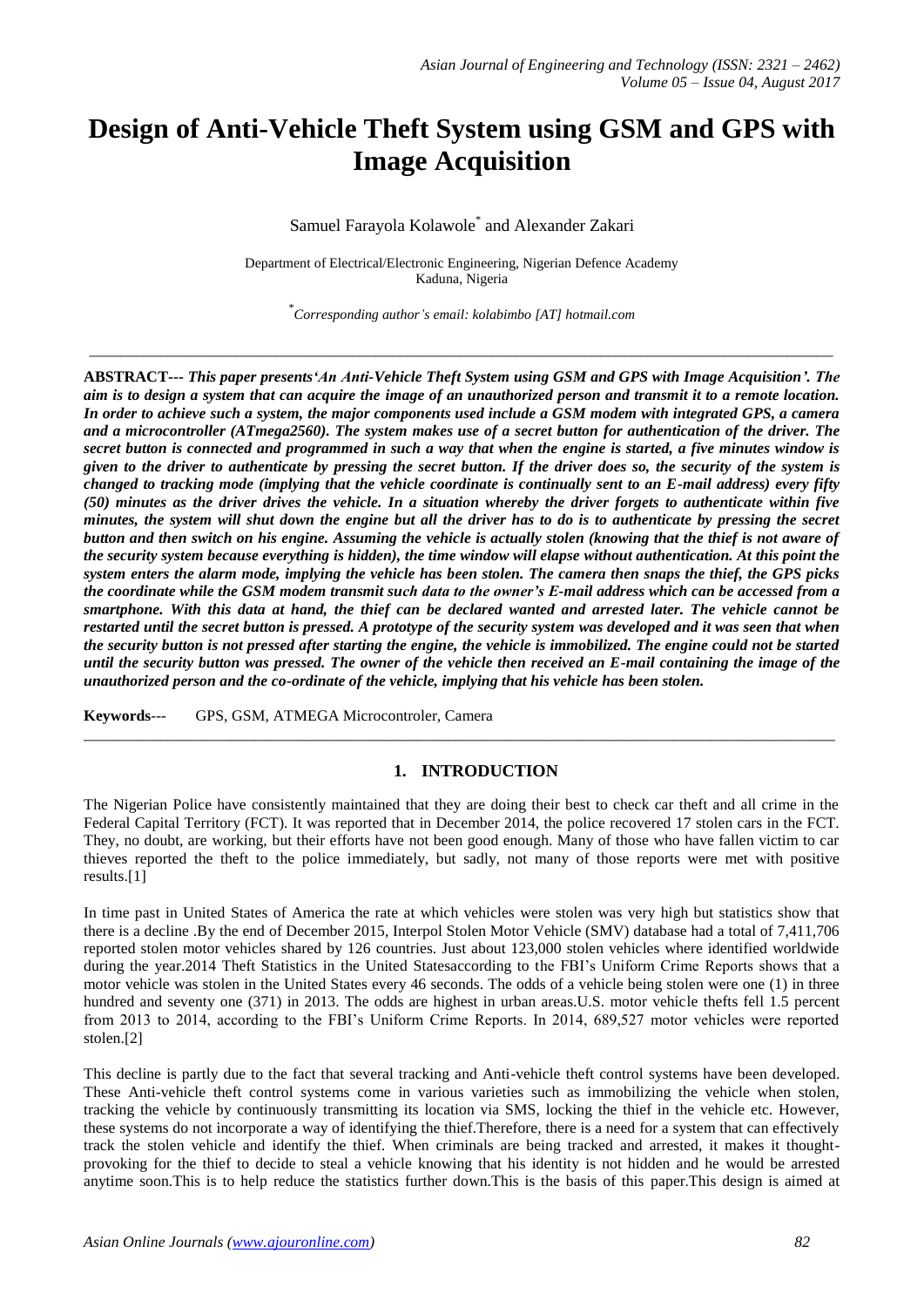realizing a system that can snap the thief and then send the picture to the owner of the vehicle. Even if the thief gets away, his identity has already been known and he could be tracked and arrested even in the future. Countries that have a good database of their citizens can quickly do a face search to get the thief's full identity and he could be declared wanted.Fig. 1 shows the design block of An anti-vehicle theft control system.

When the vehicle is started, the security system is powered from the vehicles battery. A time window of five minutes (just enough to allow the thief go some distance but not too far in order to ease recovery) is given for the driver to press a secret button. When this button is pressed at the start of the engine, the alarm mode is disabled but the coordinates of the vehicle would still be transmitted at intervals of fifty (50) minutes (to give a level of security in case the vehicle was snatched while the engine was on) to a registered phone number via SMS or E-mail.If the secret button is not pressed after five (5) minutes, the vehicle is considered stolen and immediately enters security bridge (alarm) mode. At this point, the camera (which is also hidden in the vehicle at an angle that can capture the face area of the driver) captures the driver. Simultaneously, the GPS module picks the coordinate (location) of the vehicle. The image and coordinate are stored in the microcontroller memory before being transmitted to a remote location.

The microcontroller is programmed to send the image captured and the coordinate acquired to a remote location (using E-mail or to a server) where it can be retrieved. Fig 1 depicts the block diagram of an anti-vehicle theft control system.



Fig 1 Block diagram of an anti-vehicle theft control system

A brief explanation of the function of each block in Fig 1:

## **The power supply block**

The power supply block powers the whole system. Three voltage levels for the system which comprises the microcontroller, GPS module, GSM modem, immobilizer and the camerawould be designed. The microcontroller and camera are separate and use 5.0V each. The GSM and GPS modules are combined on one board (called MG2639 shield) hence they use the same voltage level which is 3.8V. The immobilizer (which consists basically a relay) operates at 12V, hence the three voltage levels are 3.8V, 5.0V and 12V.

## **The secret button**

The secret button is a switch hidden in the vehicle. This is the authentication button that shows it is the owner of the vehicle that is driving if it is pressed. It is connected to the microcontroller in such a way that when pressed, its output goes high; hence stopping the microcontroller from going into alarm mode (the mode that indicates the vehicle has been stolen).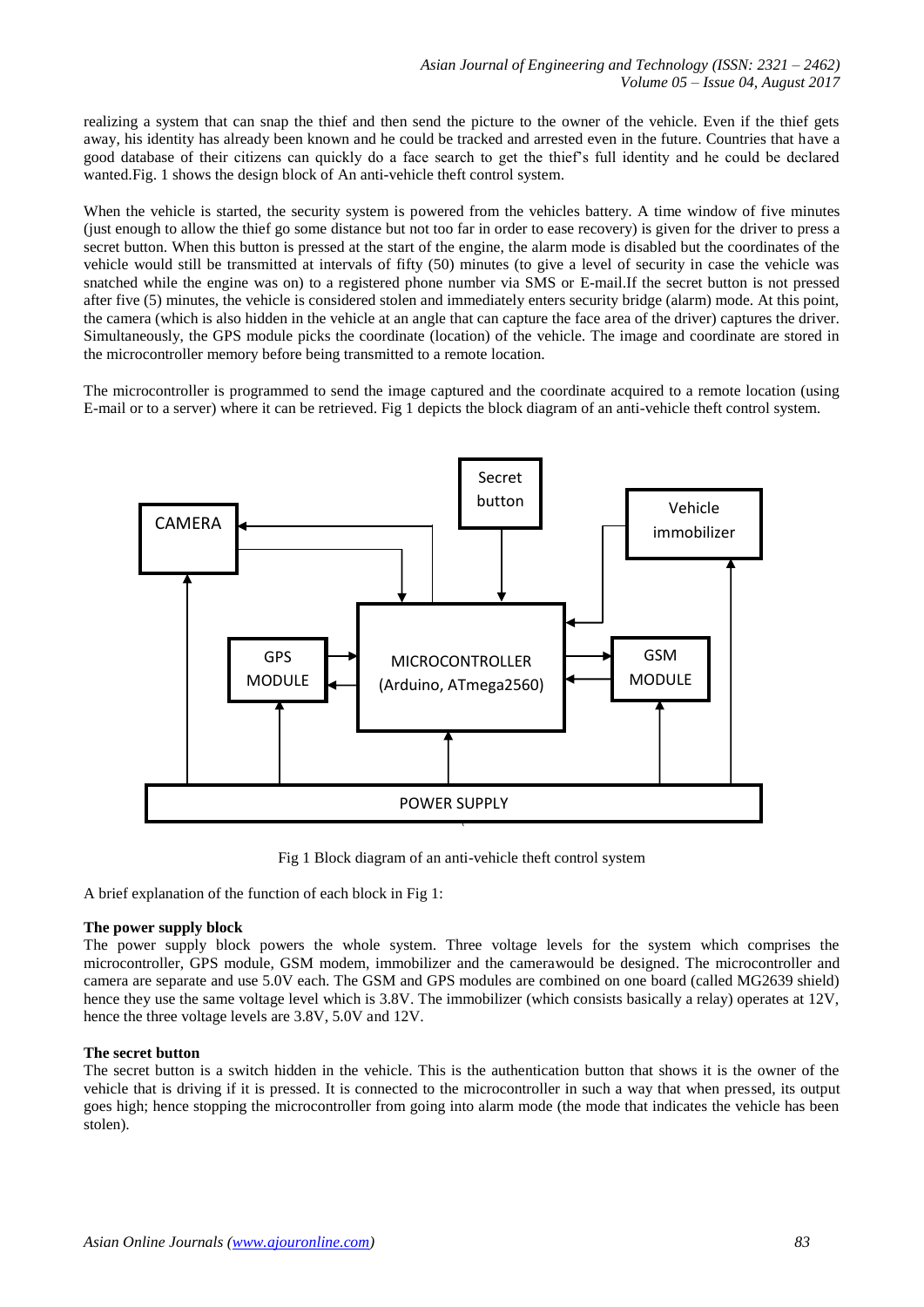#### **The microcontroller**

The microcontroller coordinates the interaction between the GSM, GPS, Camera, secret button and control to the ignition/engine (immobilizer). It is programmed in such a way as to meet the aim of the paper. It also provides the memory needed for the codes and image storage before transmission to a remote location. The microcontroller to be used shall have enough memory to hold the codes and image acquired by the camera.

#### **The GPS module**

The GPS module shall be used to pick the coordinates of the vehicle. The command to do so shall come from the microcontroller by means of the program written.

#### **The Camera**

The camera shall be used to acquire the image of the 'thief'. It is to be hidden on the dashboard with a clear line of sight in order to be able to capture the 'driver-thief'. The image captured shall be stored in the microcontroller for onward transmission. Since microcontrollers generally come with low memory, a very low resolution camera shall be used in order to reduce the memory requirement.

#### **The GSM module**

The GSM module is to be used to transmit the coordinate acquired by the GPS module. Similarly, the image acquired by the camera shall be sent to the remote location using the GSM module. This implies that the GSM module to be used shall have GPRS (General Packet Radio Service) or 3G network capability.

# **2. METHODOLOGY**

Thebasic idea for this project is such that when the vehicle is started, a time window of about five minutes is given for the user to authenticate (by pressing a secret button) that he is the owner of the vehicle. If there is no authentication after five minutes, an alarm mode is triggered (meaning that the vehicle has been stolen), then the camera will snap the thief and send his picture to the owners E-mail address or a server while the GPS will pick the coordinate of the vehicle and send it to the owner's number via SMS or E-mail. The switching off of the engine, snapping of the thief and picking of the coordinates are done almost simultaneously. In summary;

- i. There shall be a time window of five (5) minutes for the driver to authenticate by pressing a secret (hidden) button in the car. If the secret button is not pressed within five minutes, the vehicle is considered stolen.
- ii. A signal should then be sent to the camera snap the thief and save it on the microcontroller memory temporarily. The microcontroller then sends the image via Multimedia Messaging Service (MMS) to the owner (which is his registered phone number on the system) or a server via the Global System of Mobile (GSM) telecommunication module using GPRS.
- iii. The Global Positioning System (GPS) module should also pick the co-ordinate of the vehicle and store it on the microcontroller; hence the microcontroller should send it to the owner's number (which is registered on the system) via Short Message Service (SMS) using the GSM module.
- iv. The microcontroller should then send a signal to a relay (vehicle immobilizer) which shuts down the engine of the vehicle. The vehicle should not restart until the secret button is pressed.

This shall be achieved by interfacing the GSM module, GPS module, camera, secret button and immobilizer devices to the microcontroller (an arduino). They shall all be programmed in 'C++' language in order for them to interact effectively with the microcontroller for proper functionality.

# **3. REVIEW OF SIMILAR WORKS**

Vehicle tracking has become necessary in this modern age due to the fact that several vehicles have been stolen and are still being stolen. The owners of these vehicles often find it very challenging to locate and recover their vehicles. But with the advent of vehicle tracking technologies, it has become quite easier to locate these vehicles. It is not just enough to recover the stolen vehicle but there is a need to ensure that the identity of the thief is also captured by a camera so that he can be arrested and penalized. This act will serve as a deterrent to many vehicle thieves. Some of the anti-vehicle theft control systems that have been designed include;

[3] presents a GPS–GSM Based Tracking System.. The system uses the global positioning system to determine the precise location of an object, person or other asset to which it is attached and using GSM modem this information could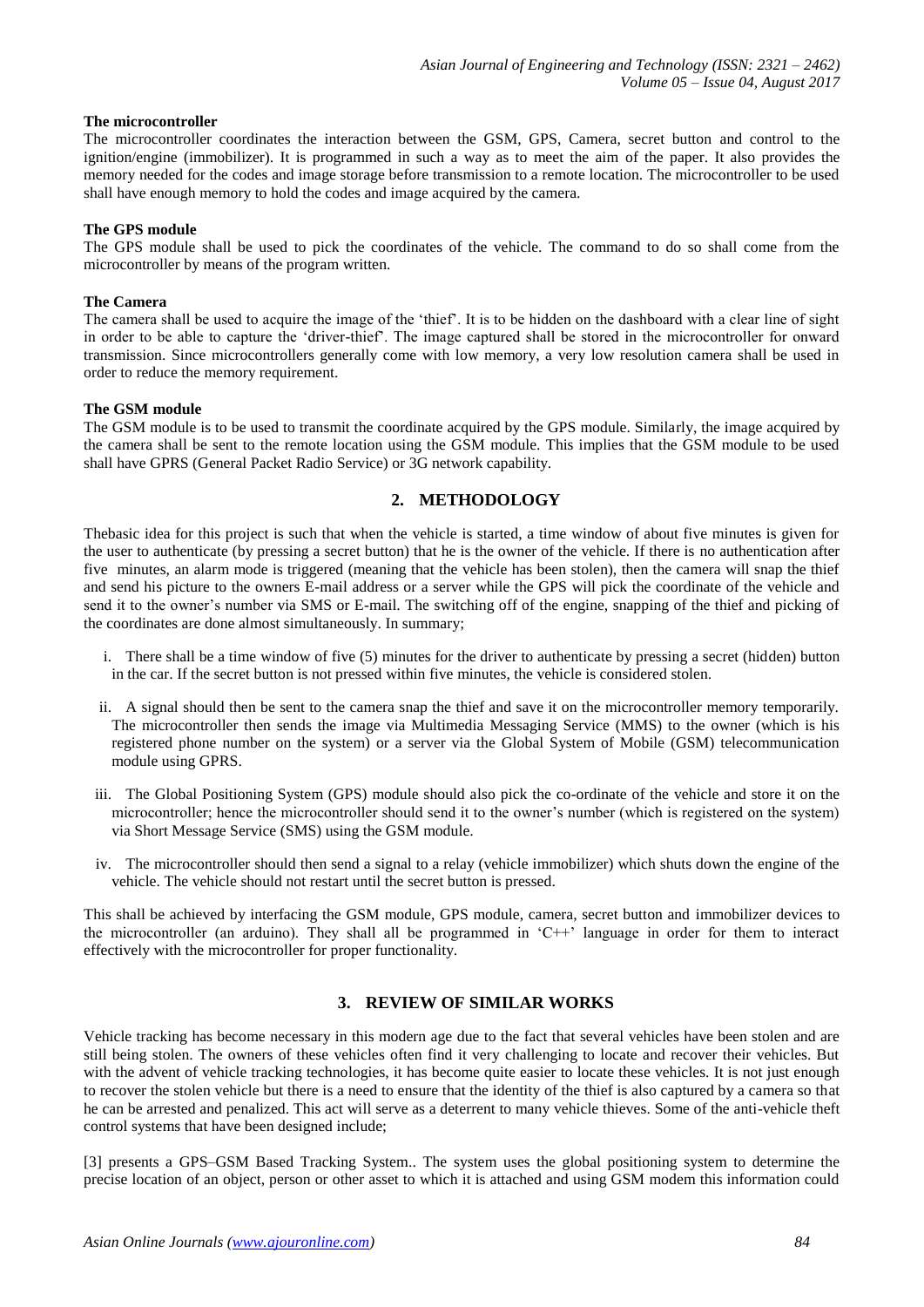then be transmitted to a remote user. It provides tele-monitoring system for inter-cities transportation vehicles such as taxis and buses. This system contains single-board embedded system that is equipped with GPS and GSM modems along with ARM processor that is installed in the vehicle. During object motion, its location can be reported by SMS message. This system finds its application in real time traffic surveillance. The result achieved by this project isthe fact that positional data (in terms of latitude and longitude) of objects carrying the system can easily be retrieved. Also a stolen vehicle could be immobilised remotely by sending an SMS to the SIM number in the GSM module. However this is not without limitations. There is no way the thief can be identified so that he could be arrested after he had stolen the vehicle.

In [4], a GSM and GPS based vehicle location and tracking system using AT89S52 microcontroller was developed. In [5]a GPS-GSM based tracking system with Google map based monitoring' a tracking system that could give information about the location and route travelled by a vehicle was designed

In [6], 'Real Time Vehicle Locking and Tracking System using GSM and GPS Technology- was developed. The paper deals with the design and development of an anti- theft control system for an automobile, which is used to prevent/control the theft of a vehicle. The developed system made use of an embedded system based on GSM technology. The system is installed in a vehicle. When the vehicle is stolen, an SMS is sent as 'data' to the GSM number. The GSM forwards this message to the microcontroller. The microcontroller verifies whether the received message is from user or not (the mobile number is already fed in the microcontroller). At the same time the GPS receiver continuously calculates its location where it is on the earth with the help of satellite signals from the space and sends this information to microcontroller in the form of longitude and latitude. After seeking this information microcontroller sends this to the user via GSM. When the location is detected then user sends this message as 'lock' to lock the engine of the vehicle. This message is forwarded to microcontroller through GSM. Then the microcontroller locks the vehicle engine with the help of relay by applying breaks.. When the user finds the vehicle, he sends the message 'unlock' to the GSM. Then the microcontroller unlocks the engine of the vehicle. The locking and unlocking of the engine is indicated by the switching of the LED. The limitations of this work include; firstly, if the thief is able to vandalize the windscreen etc., he could get away without his identity known. Secondly, the owner is the determinant that the vehicle has been stolen and as such if he is not aware the thief could go far to a place where there may be no network for the 'lock' SMS to be received in order to shut down the vehicle.

In [7] a Remote Vehicle Tracking and Driver Health Monitoring System Using GSM Modem and Google Maps was developed. The GSM modem at the control centre receives the coordinates through Short Message Service (SMS) and updates the main database. The information then is accessed through the website and the position of the vehicle is displayed through the Google Maps application. In [8 Cloud Computing Based Vehicle Tracking Information was developed. The system basically provided information such as fuel level and alcohol status of the driver. Thiswas achieved by integrating GPS systems, GSM and sensors. All mentioned systems were integrated together and the received data were transferred to a server which is maintained in cloud infrastructures.The sensors are involved to monitor the vital parameter of the vehicles and drivers. Fuel monitor sensor is used to monitor the fuel level. That is, where, when and how much fuel was filled into the tank, and also show remaining content of the fuel in the tank. Rather than opting for a system that will react to the inebriated status of a particular driver, a system that will be actively denying control of a moving vehicle was achieved using a breath alcohol sensor that sensed the fumes that form a part of the breath in a person who is under the influence of alcohol. If the device detects any above-normal alcohol level from the driver (i.e. the driver is drunk) the speed of the car was reduced gradually until the vehicle came to a stop. Furthermore all details are forwarded to cloud server through GSM enabled device..

In [9],*'*Design and Development of Low Cost Automotive Vehicular Communication System Based on ARM *'*puts forward the essentials of a modular, dynamic and robust architecture and defines in detail the advanced navigation, Data acquisition and Safety features built in a single board computer. By means of this device, the emergency services will always be able to track the affected vehicle and monitor the state of the vehicle. Thus the system can help the vehicle occupants and report the status to the emergency services to save the occupants in critical situations. Also it gives real time traffic information Security and accident prevention. The project used two main underlying concepts. These are GPS (Global Positioning System) and GSM (Global System for Mobile Communication). The main application of this system in this context is tracking the vehicle to which the GPS is connected and giving the information about its position whenever required. This was done with the help of the GPS satellite and the GSM module attached to the vehicle which needs to be tracked. The work was further enhanced by interfacing various sensors such as IR sensor, accelerometer, fingerprint, temperature, ultrasonic, camera and microphone to capture more data on the vehicle such as accident detection, dynamic acceleration, driver authentication, engine/cabin temperature etc. Though a camera is incorporated into this work, its sole aim is to capture an overview of the vehicle but not the identity of the driver.

In [10], *'*Real Time Web based Vehicle Tracking using GPS' was done to determine the location, ignition status, door open/close status and transmit the information in real time to web server. The design was broadly divided into two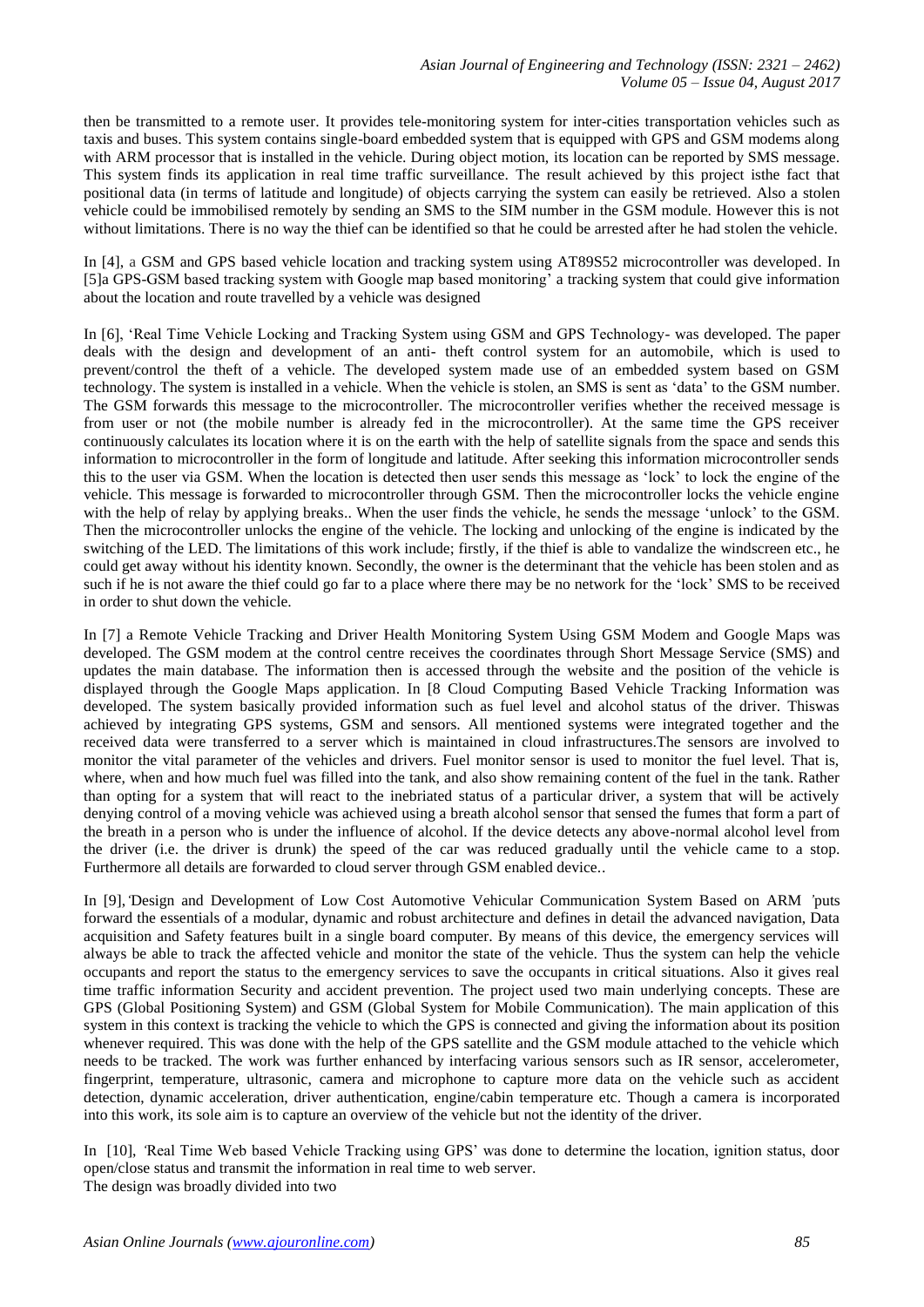- i. The in-vehicle unit and
- ii. Tracking server or monitoring station.

In [11], 'Vehicle tracking system with GPS GSM Interface and Self-Created Map' was carried out basically to provide remote monitoring capabilities by the owner or company manager. The Geographical Information system (GIS) was incorporated into the design to give exact or nearby location of vehicle on a map that was self-created. In order to get the position on Google map, Google API was used. In [12], a GSM and GPS based system for Vehicle Tracking and Employee Security System was proposed. It consisted of a car unit, emergency button and company unit. Car unit was placed inside the car. When the car picked up the employee; he/she had to swap an RFID card. The micro controller then matched the RFID card number with its database records and sends the employee's identity, cab identity & the cab position co-ordinates to the company unit via GSM module. Emergency button is a part of the car unit. There are three to four emergency buttons in the car. These buttons were placed at such position so that an employee can access them easily i.e. near the door unlocking handle. If employee found himself/herself in a problem, he/she would press the button. Microcontroller then detects the action  $\&$  sends a signal to the GSM which will coordinate with the company unit and police. Microcontroller also sent a signal to the relay which will turn off the car ignition & stop the car.

Company unit consisted of GSM modem, RS232 cable & computer. The GSM Modem will receive the message through GSM. This message will then be transferred to the computer through the serial port. The employee name, employee identity and cab position coordinates (longitude and latitude) get displayed on the computer.The basic limitation of this paper is that there is no camera to capture the driver. This implies that if a thief has the RFID card or succeeds in exiting the driver at gun point while the engine is on, the true identity of the thief will remain unknown. The limitations of the work include the fact that when the vehicle is stolen, the identity of the thief is not known because there is no camera to capture his face. Secondly, if there is network failure at the point the thief steals the vehicle, the SMS sent by the owner may not be received to shut down the vehicle and the thief may get away with the vehicle.

## **4. HARDWARE DESIGN**

An ATmega 2560 Microcontroller was selected for the purpose of coordinating all the activities of the system. The interrupt feature of Pin 8 of the ATmega2560 is used as an authentication button. It is connected in such a way that when the secret button is pressed it goes high. Hence the microcontroller goes into normal tracking mode and sends coordinate at regular intervals of about fifty (50) minutes to the owner's phone number or server. If this button is not pressed after five (5) minutes, the system enters alarm mode thereby snapping the driver, stopping the engine, getting the GPS coordinates and sending the picture and coordinates to a remote location such as a mobile phone or server. An overview of the microcontroller connections is shown in Fig. 2  $\&$  3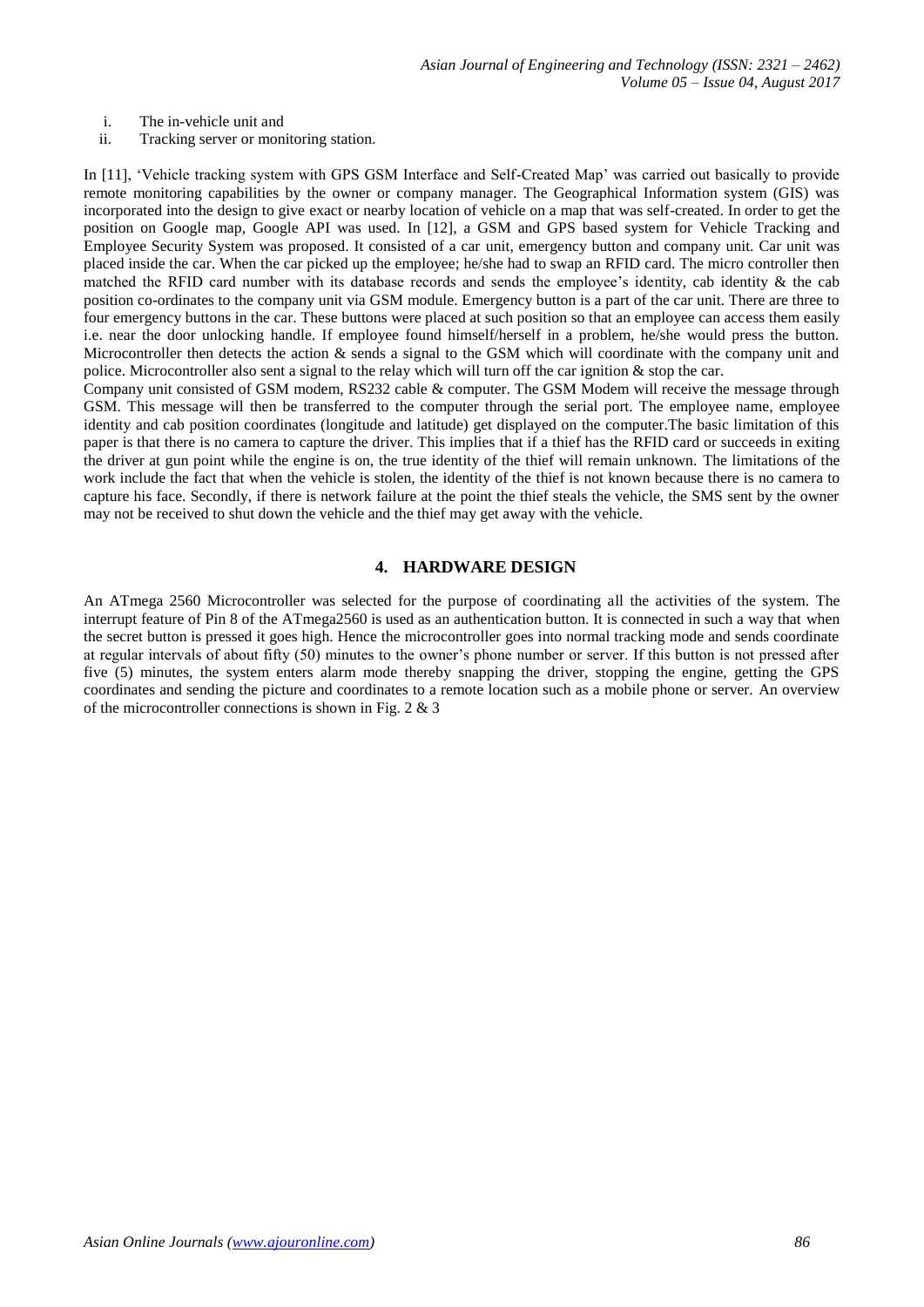

Fig 2 Atmega2560 microprocessor connections



Fig. 3 MG2639 Cellular Shield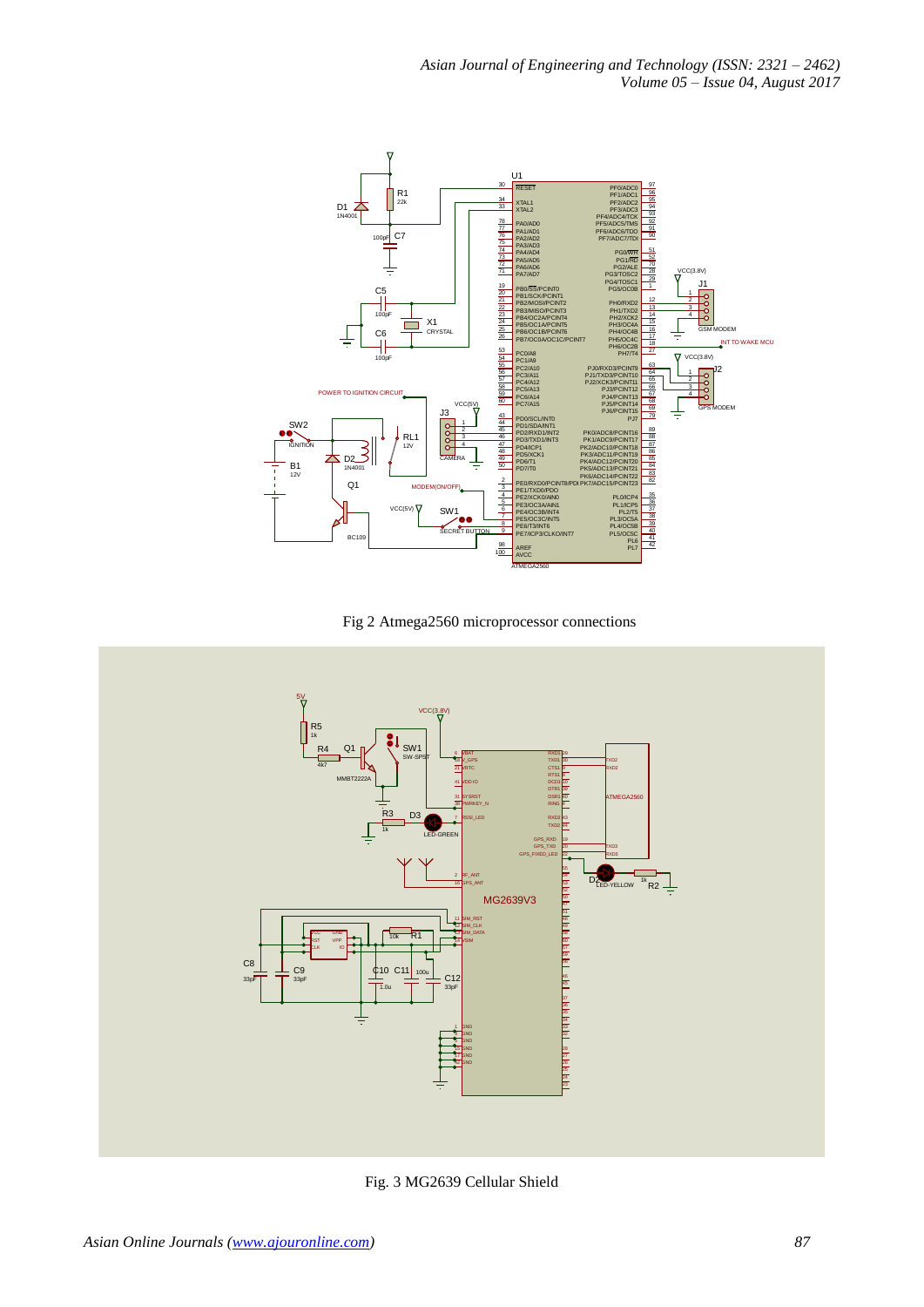## **5. SOFTWARE DESIGN**

The software design aspect of this research handles the programming aspect of it.. The program language used is the Arduino assembly language which is actually a C/C++ language.

The flow chart for the '*Vehicle Theft Control System by Using GSM and GPS Systems with thief image acquisition'* is shown in Fig. 4



Fig 4 Flow chart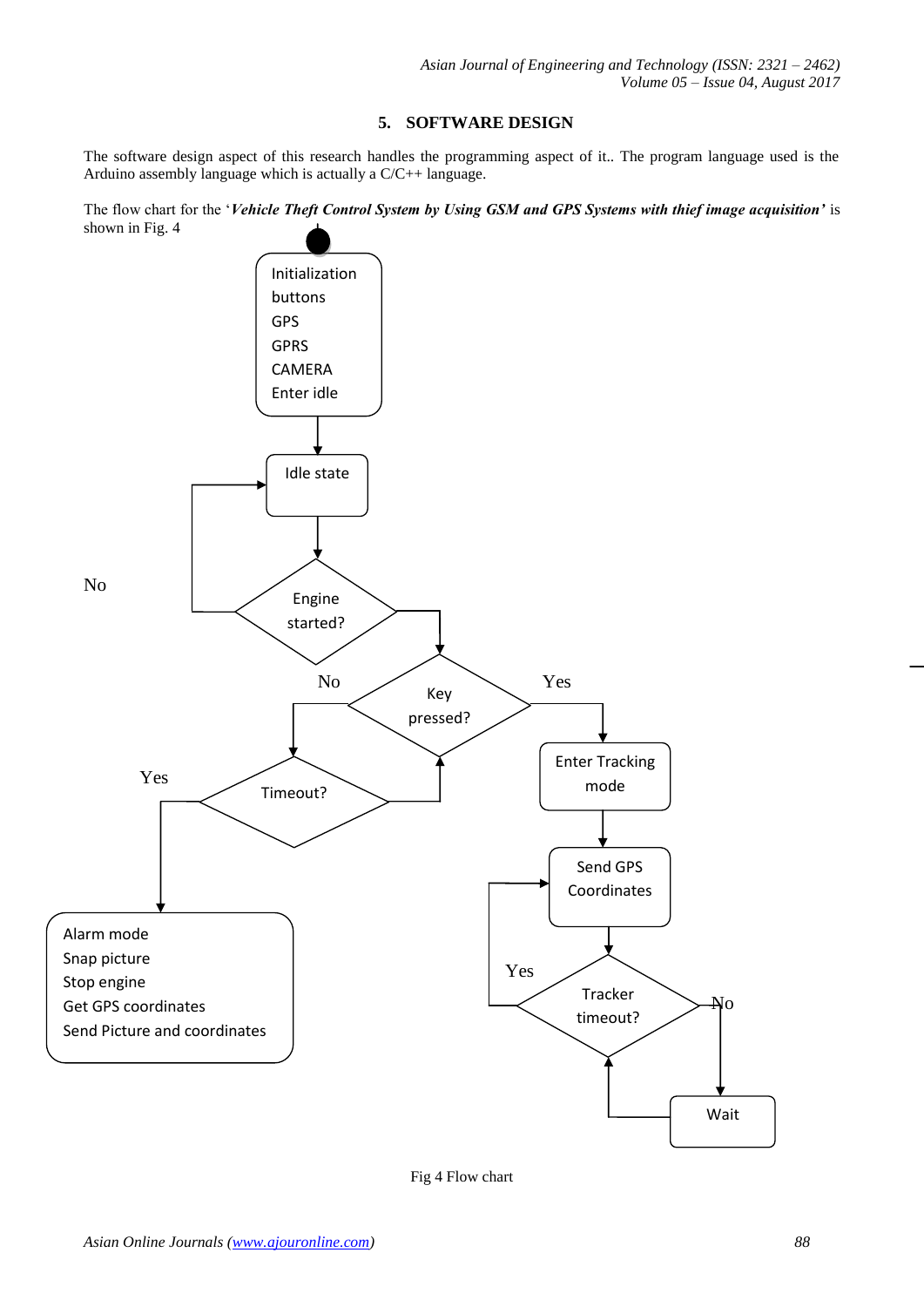From the flow chart, the GPS,GSM and camera are initialized and then the system enters an idle state before the engine is started. Upon starting the engine, a timer starts counting waiting for the secret button to be pressed. If the button is pressed, then the alarm mode is disabled and the system enters a tracking mode where the coordinate of the vehicle is sent every fifty (50) minutes.

If the button is not pressed within five (5) minutes, the system enters the alarm mode (indicating that the vehicle has been stolen). The microcontroller then gives the camera the command to snap the driver, the engine to stop, the GPS to pick up the coordinates and then send the picture and coordinate to a registered number/server where it can be retrieved.

# **6. RESULTS AND DISCUSSION**

The results from the prototype are presented in this section.

#### **Authentication and timing**

The authentication system is done using a secret button connected to the microcontroller and programmed in such a way that it allows a time window of five (5) minutes for it to be pressed. If this is not done within five minutes, then the system enters security bridge mode. In Fig 5, a red LED has been used to show that the vehicle security has been bridged. The green LED lights up when the vehicle is in normal operating mode.

## **Discussion**

The security system can operate in one of two modes;

- i. Tracking mode and
- ii. Alarm mode

The discussion is based on these two modes.

## **Tracking mode**

This mode is activated when the security button is pressed within the five (5) minutes from when the ignition is started. This shows that the driver is the owner of the vehicle Fig 5 depicts the system in tracking mode indicated by the green LED lighting up. In order to add some form of security to the vehicle even when the driver has authenticated, the coordinate of the vehicle is continually transmitted every fifty (50) minutes. This is to allow tracking of the vehicle in case it was snatched from the driver while the engine is still running.



Fig 5 System in tracking mode (Green LED lights up)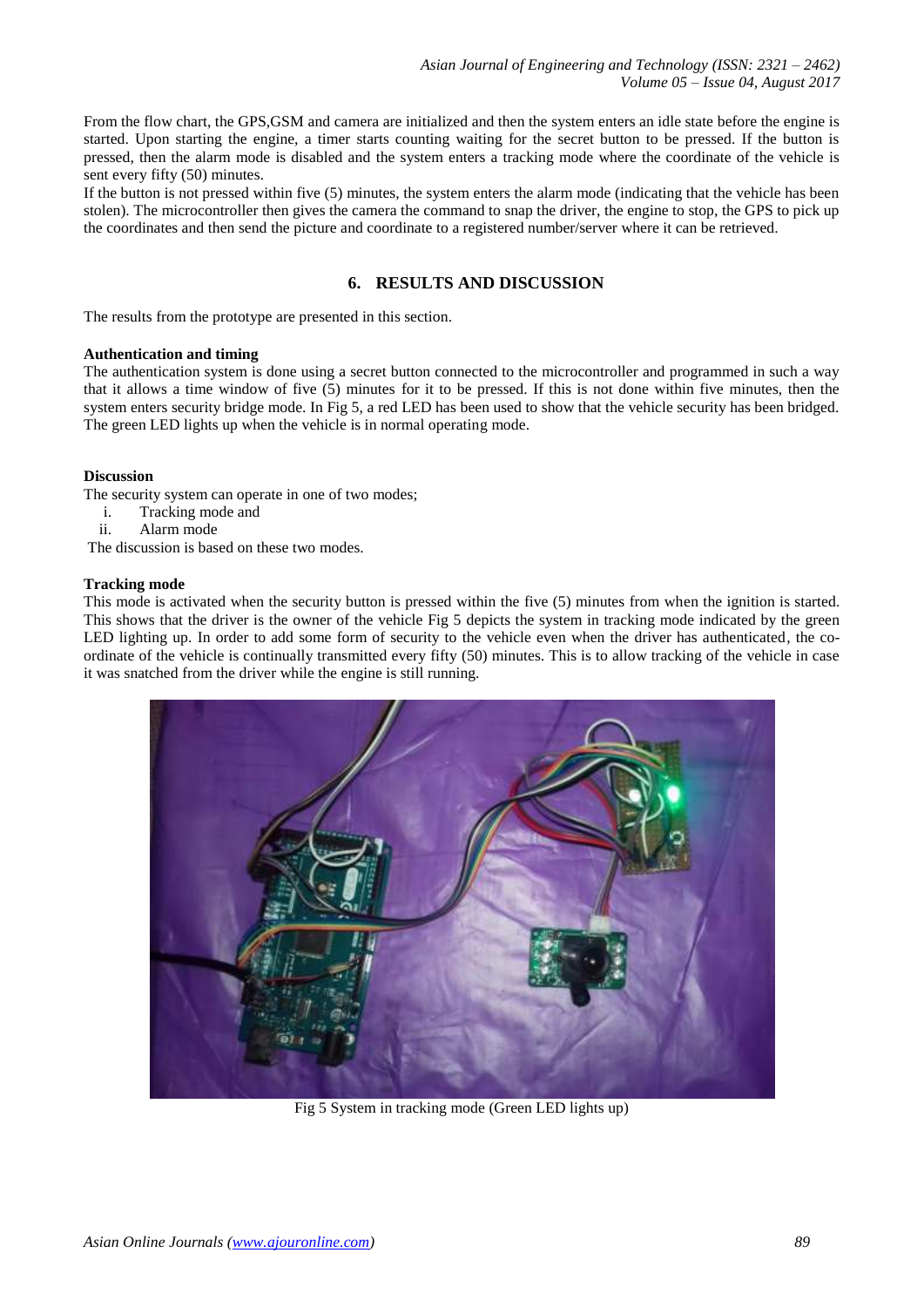#### **Alarm mode**

The alarm mode is activated when the secret button is not pressed after five (5) minutes from when the ignition is turned on. In this mode, there is a security breach, meaning the vehicle has been stolen. Immediately, the microcontroller then sends a command to the camera to snap the driver (in this case the thief), the GPS modem also picks the co-ordinate of the vehicle and both information (the image and co-ordinate) are transmitted to the owners E-mail address as shown in fig above. The microcontroller also sends another signal to the immobilizer to immobilize the vehicle. At this point, the red LED lights up indicating that the engine is immobilize as shown in Fig. 6.



Fig 6 System in alarm mode (Red LED lights up)

In a situation whereby the driver starts the vehicle and forgets to authenticate within the five (5) minutes, the system will still enter the alarm mode and immobilize the vehicle. The driver only needs to press the secret button and then start the ignition.

Thus it can be seen that it is possible to design and implement an anti-vehicle theft control system that can acquire the image of the thief and transmit it to a remote location where it can be retrieved along with the co-ordinate of the vehicle. Thus the aim and objectives of this project have been met.

#### **Tracking/transmission**

The tracking/transmission section consists of the GPS modem and GSM modem. The GPS modem is used to acquire the coordinates of the vehicle while the GSM modem is used to send the image to a remote location such as an e-mail address, phone number (via MMS) or webserver. In order to illustrate this image transmission, an application was developed to transmit the image and coordinates to an e-mail address which can be easily accessed through a smartphone. The vehicle plate number is also transmitted along with the coordinate and image for easier identification of the burglar of the vehicle.( Fig. 7)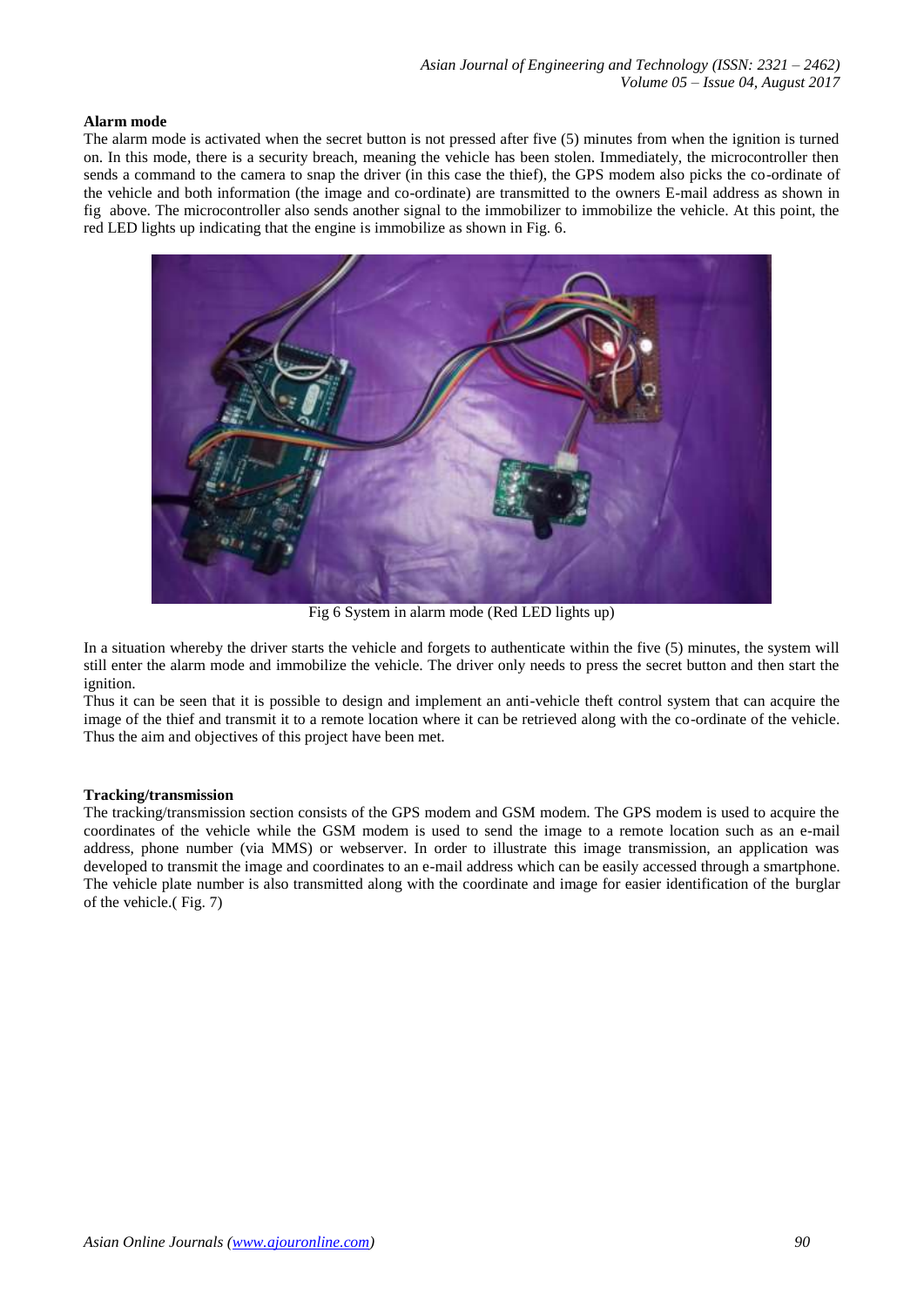| Google                             | ۹<br>÷.                          |                                    |                                                                                               |   |                                                                         |   |           |        |                       |       |
|------------------------------------|----------------------------------|------------------------------------|-----------------------------------------------------------------------------------------------|---|-------------------------------------------------------------------------|---|-----------|--------|-----------------------|-------|
|                                    |                                  |                                    | Chat notifications are now enabled. You can enable email notifications via the Settings page. |   |                                                                         |   |           |        |                       |       |
| Gmail -                            | $+1$                             | o                                  | $\theta$                                                                                      | î | h -                                                                     |   |           | More = |                       |       |
| COMPOSE                            |                                  |                                    |                                                                                               |   | Security breach detected for Vehicle SMK445AK                           | o | $20n + 2$ |        |                       | ö B   |
| lnbox(7)                           |                                  | tolucollins@gmail.com              |                                                                                               |   |                                                                         |   |           |        | co Apr 27 (1 day ago) | $+ -$ |
| Starred                            | to tolucollins, kolabimbo, me :- |                                    |                                                                                               |   |                                                                         |   |           |        |                       |       |
| important                          |                                  | Security breach detected           |                                                                                               |   |                                                                         |   |           |        |                       |       |
| Sent Mail                          |                                  | N 06.45931 E 003.20148             |                                                                                               |   | The current coordinates of vehicle with registration number SMK445AK in |   |           |        |                       |       |
| Drafts (32)                        |                                  | System state: Lockdown             |                                                                                               |   |                                                                         |   |           |        |                       |       |
| Circles                            |                                  | Time: Wed Apr 27 07:04:03 WAT 2016 |                                                                                               |   |                                                                         |   |           |        |                       |       |
| Junk E-mail                        |                                  |                                    |                                                                                               |   |                                                                         |   |           |        |                       |       |
| Download this audio 2 X            |                                  |                                    |                                                                                               |   |                                                                         |   |           |        |                       |       |
| ۹<br>Andrew                        |                                  |                                    |                                                                                               |   |                                                                         |   |           |        |                       |       |
| Jemimah Yusuf<br>G Invitation sent |                                  |                                    |                                                                                               |   |                                                                         |   |           |        |                       |       |
|                                    |                                  |                                    |                                                                                               |   |                                                                         |   |           |        |                       |       |

Fig 7 Transmitted image and coordinates

# **7. CONCLUSION**

The main objective of this paper is to design an anti-vehicle theft security system that can acquire the image of a supposed thief and transmit it to a remote location where it can be retrieved. It can be seen from the results obtained that it is possible to design and implement such a system using a GSM modem, GPS modem, a camera and a microcontroller. Although the image was sent to an email address, it can easily be accessed since most people have smartphones these days with internet access. When a man who has stolen a vehicle with such a system in it is arrested later in the future, he would not want to carry out such a criminal act again knowing that he could be arrested anytime. With such a system, many vehicle thieves would think twice before indulging in such criminal act. Hence, it is expected that the rate at which vehicles are stolen should drop further if such a system is implemented. The coordinate of the vehicle that has been transmitted also makes it easier to locate the vehicle after it has been stolen

# **8. REFERENCES**

- 1. The alarming rate of car theft in Abuja,[online].Available: [www.abujafacts.ng](http://www.abujafacts.ng/) 23 Nov 2015
- 2. Auto theft [online] Available [www.iii.org/issue-update](http://www.iii.org/issue-update) 16th Mar 2016
- 3. Abid k. and Ravi M, "GPS GSM Based Tracking System"International Journal of Engineering Trends and Technology,Volume3, Issue 2- 2012
- 4. Baburao K., et al, "GSM and GPS Based Vehicle Location And Tracking System"International Journal of Engineering Research and Applications (IJERA) Vol. 1, Issue 3, pp.616-625
- **5.** PankajVerma and Bhatia J.S, "Design And Development Of Gps-Gsm based Tracking System with Google map Based Monitoring" International Journal of Computer Science, Engineering and Applications (IJCSEA) Vol.3, No.3, June 2013
- 6. Pravada P. W. and Dahad S. O, "Real Time Vehicle Locking and Tracking System using GSM and GPS Technology-An Anti-theft System" International Journal of Technology And Engineering System(IJTES): Vol.2.No.3, Jan –March 2011
- 7. Madhuri U. et al., "Remote Vehicle Tracking & Driver Health Monitoring System Using GSM Modem & Google Maps", International Journal of Computer Science and Information Technologies, Vol. 5 (3) , pp. 2828-2832, 2014.
- 8. Albert A. and Ezhilarasie R., "Cloud Computing Based Vehicle Tracking Information Systems" International Journal of Computer Science and Technology Vol. 2, Issue 1, March 2011.